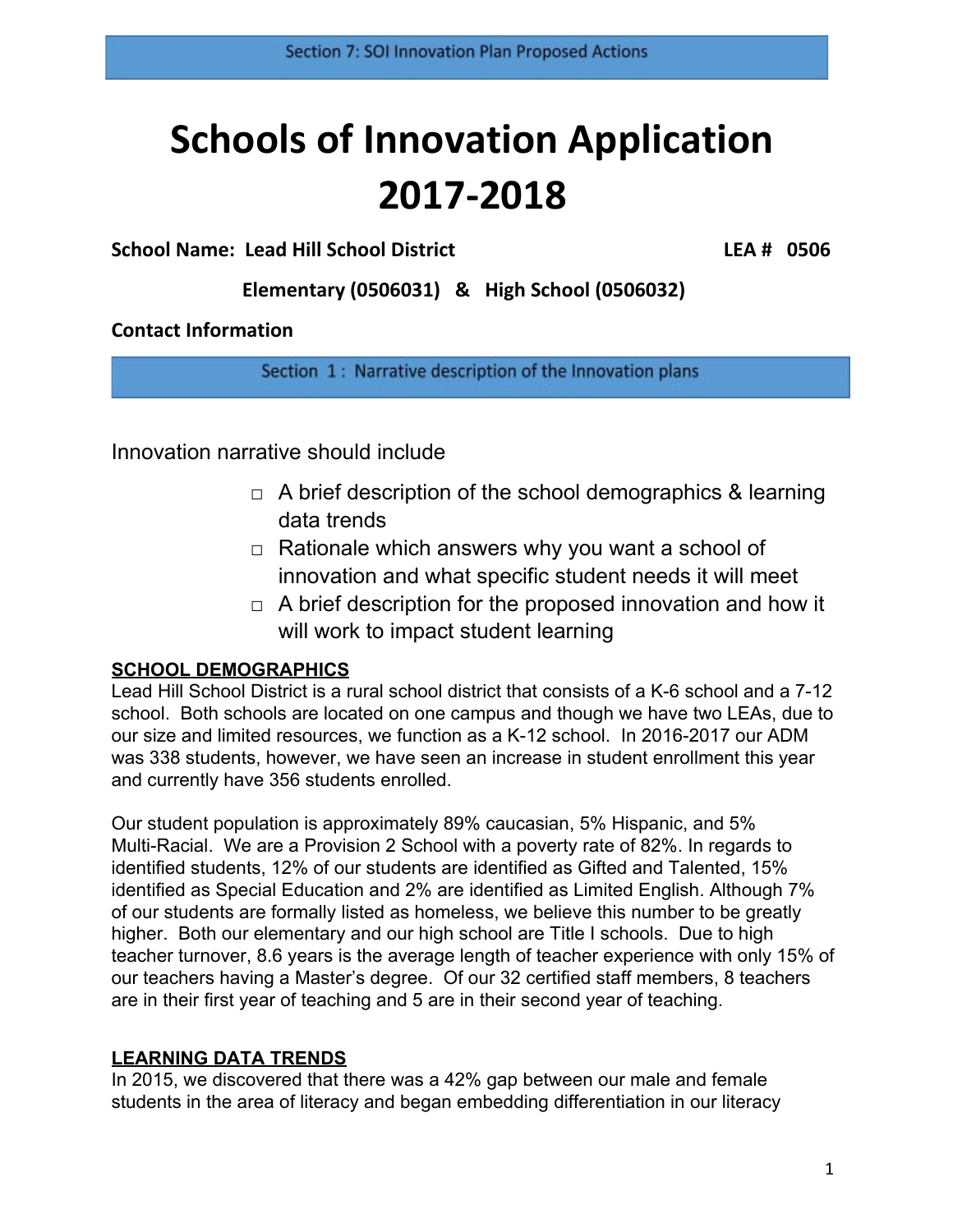instruction. At this time, we have placed all 5-12 students with personal advisors. These personal advisors promote reading growth by having students hold themselves accountable for their own reading levels. There are currently reading growth initiatives in place for all 5-12 advisory classes. All 5-12 grade students take quarterly Lexile reading level assessments to track reading growth. Students and advisors co-construct reading growth plans and discuss ways of improving reading levels. In the PLC team meetings teachers ask the questions whose not learning and what are we going to do about it?

In grades 1st - 4th, Lead Hill School District scores equal to or slightly higher than the state average in all areas. From 5th grade to 10th grade, this changes drastically. With the exception of writing and English for grades 5th, 6th, 8th and 9th, Lead Hill scores lower in all other areas. We have noted decline in parental engagement beginning in grade 5.

The areas of strength on the LEADS Optional Staff Survey were the areas of providing an environment that promoted the culture and instructional program conducive to adult and student growth. A large portion of the factors ranged in the 3.0 mean. The K-4 ratings were slightly higher than the 5-12 survey, but the same areas of concerns were the same. The team feels fairly confident in the principal's ability to lead the school. However, the data indicates a need to develop a stronger more comprehensive, rigorous, and coherent curriculum with a mean score of 2.7 on a scale of 4.0. The survey data also showed potential growth if more time is spent on making sure instructional time is maximized for learning. All this will require more energy to be spent on evaluating the impact of the instructional program. This may be accomplish through data collection through classroom walk through. Both of the LEADS surveys showed a need to build the cultures around the community of learning and a need to bring in and develop collaborative relationships with all shareholders in the community.

## **RATIONALE for SCHOOL of INNOVATION**

Lead Hill School District is a district that was severely impacted by ACT 60. With the threat of potential consolidation Lead Hill School District saw a steady decline in student enrollment over the course of a decade. Declining student enrollment, coupled with financial struggles within the district resulted in teacher and administrative turnover.

In July of 2015, with the enactment of ACT 377 (which allows performing schools to apply for a waiver from the minimum enrollment of 350) Lead Hill School District set our sights on moving forward. Though we have seen improvement in the last three years:

- 1) Lead Hill High School moved from a C high school to a B high school
- 2) Lead Hill Elementary improved from a D elementary school ranking to a C elementary school.
- 3) Highest 7th grade science scores in the state for 2015
- 4) Improved ACT scores
- 5) Removed from Focus Status
- 6) Awarded Partnership Funding for Building Project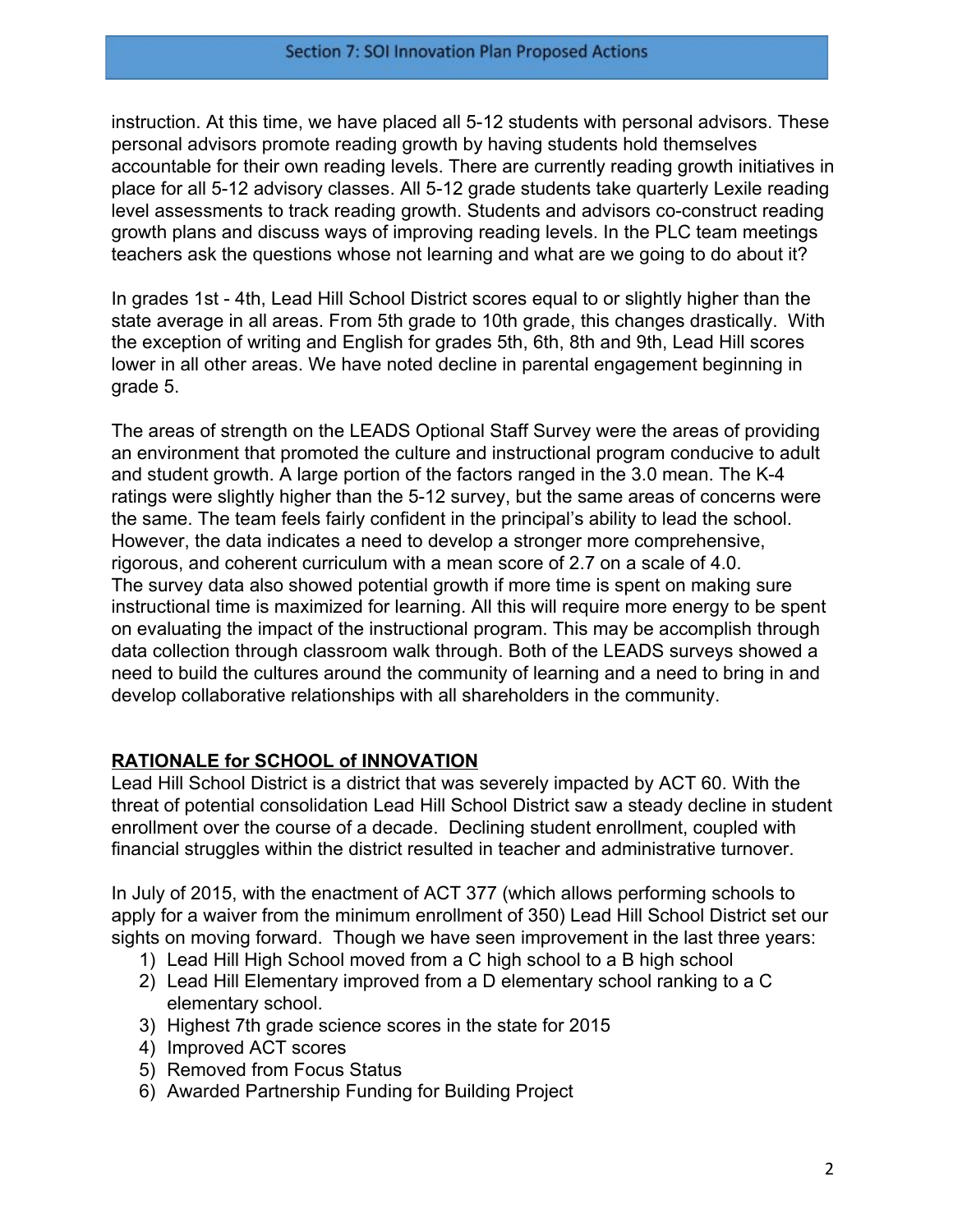7) Passing of Millage extension for new construction;

we still feel the effects of high teacher and administrator turn over. As a district with high poverty and historically high teacher turn-over, it is critical that we create an environment that supports teachers and builds collegiality. As we move forward with our current building project, we have the opportunity to not merely physically build an atmosphere that could potentially draw students back to their home school district, we have a responsibility to build an outstanding learning environment for current and future students. Very simply put, we desire to become a school of innovation in order to save our community by becoming a school of excellence.

The 2017-2018 school year has been centered around building cohesive teams and implementing Professional Learning Communities with fidelity. Our K-12 principal spends over 50% of his day in classrooms, meeting with and supporting teachers. We have supported new teachers by observing classrooms together (teachers, principal, superintendent) and reflecting on the observations together. Novice teachers have held monthly meetings to discuss best teaching practices. The principal has provided the tools and strategies to creating engaging classroom environments. Classroom walk through observations have been implemented throughout the entire staff. Teachers reflect and share about their observations during PLC meetings. Curriculum alignment has begun to move forward through conversations in PLC meetings. This has laid the foundation to develop a positive culture at our school.

We have begun to see positive shifts in our adults and student behaviors with the action plan that we currently have in place. However, though we have been creative in trying to find time for our teachers to meet within their teams, we struggle to find enough time. If allowed to be a school of innovation, we could focus on building a school culture centered around not only student learning but adult learning as well.

#### **MEETING STUDENT NEEDS:**

As a School of Innovation, we could strive to build a more flexible schedule not only to support our teachers in their growth as learners through PLCs but also to allow us to provide a more personalized learning environment for our students.

In order to address student and teacher attendance, increased time on student learning, and summer learning loss, we have been examining various school schedules: later start times, hybrid schedules, early out days and though we have not fully determined which would work best for our students and community, we are committed to finding a better way to serve our students. This has also driven us to examine online learning platforms. With flexible scheduling that allows the use of personalized learning through student-directed, blended learning opportunities, teachers will be better able to serve students where they are in their learning needs.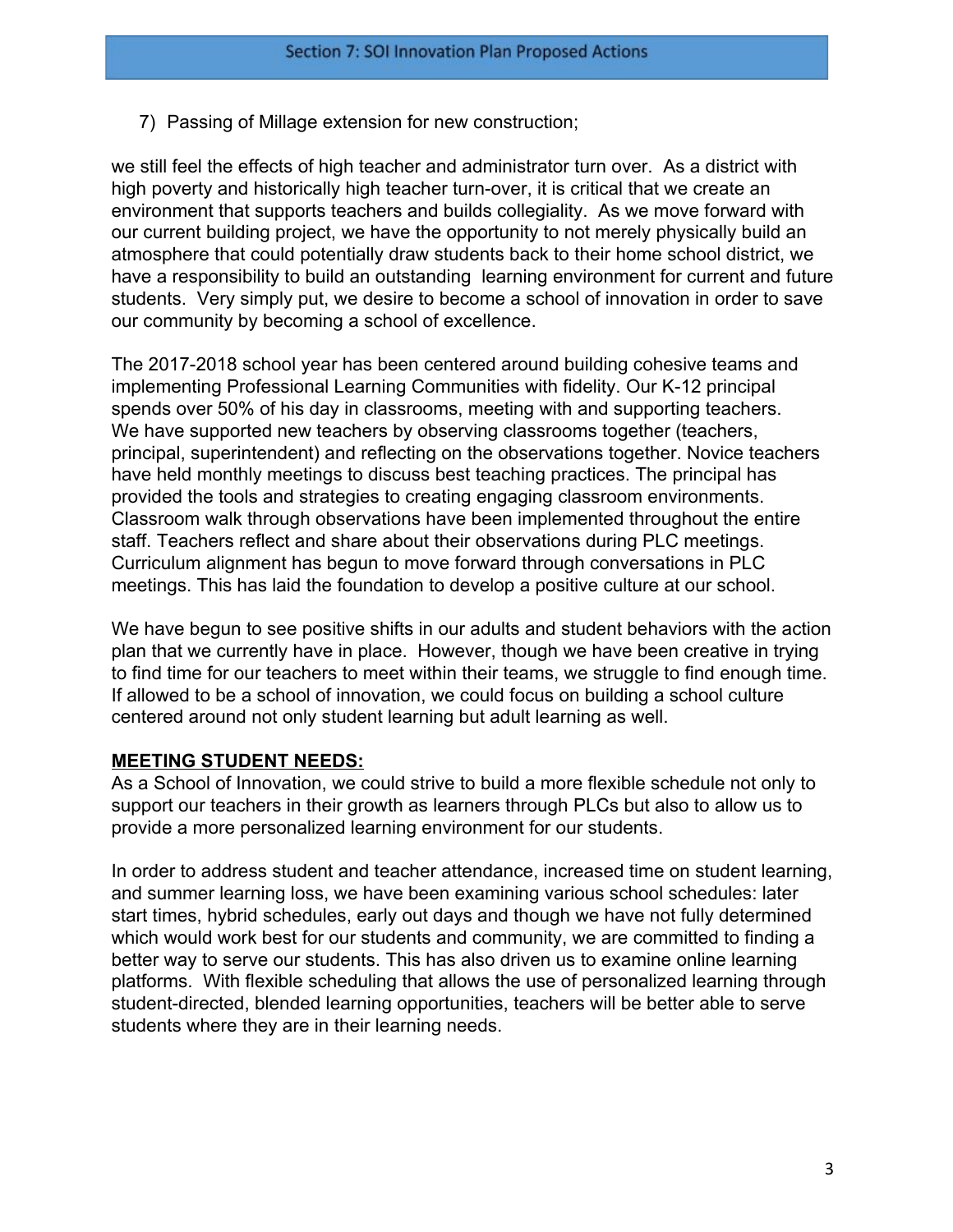#### **MEETING TEACHER NEEDS:**

It is our belief that if teachers feel connected and supported as they grow through the first three years of their profession, they will have a higher likelihood of staying at Lead Hill School District.

### **PROPOSED INNOVATION & STUDENT IMPACT**

We are looking at transforming our school through the implementation of a strong Professional Learning Community and through Personalized Learning. As stated above, if we are able to retain quality teachers we will be better able to serve the diverse needs of our students. By decreasing teacher turnover, we will be better able to examine our educational trends, track student performance and have a more tightly aligned curriculum. The sheer ability to have consistent staff will allow us to build a stronger school culture and develop deeper relationships between all school stakeholders. By providing students and teachers the opportunity to have personalized learning experiences they will be more engaged in the learning process.

#### **Section 2: General Questions**

## **General Questions**

## **Special Conditions (Check all that apply) (NOTE: This language may change under ESSA)**

- □ Facilities Distress
- □ Rewards School for Growth
- □ Rewards School for Performance

Link to your School Improvement Plan: LHSD Strategic Plan [LINK](https://docs.google.com/document/d/1h2nkRpbDVBdH680pLky8U1piUu_TVZOHy6A742UZZdM/edit)

## School Rating

- □ A
- $\angle$  B High School
- ✓ C Elementary School
- □ D
- □ F

Is this a new LEA?

□ Yes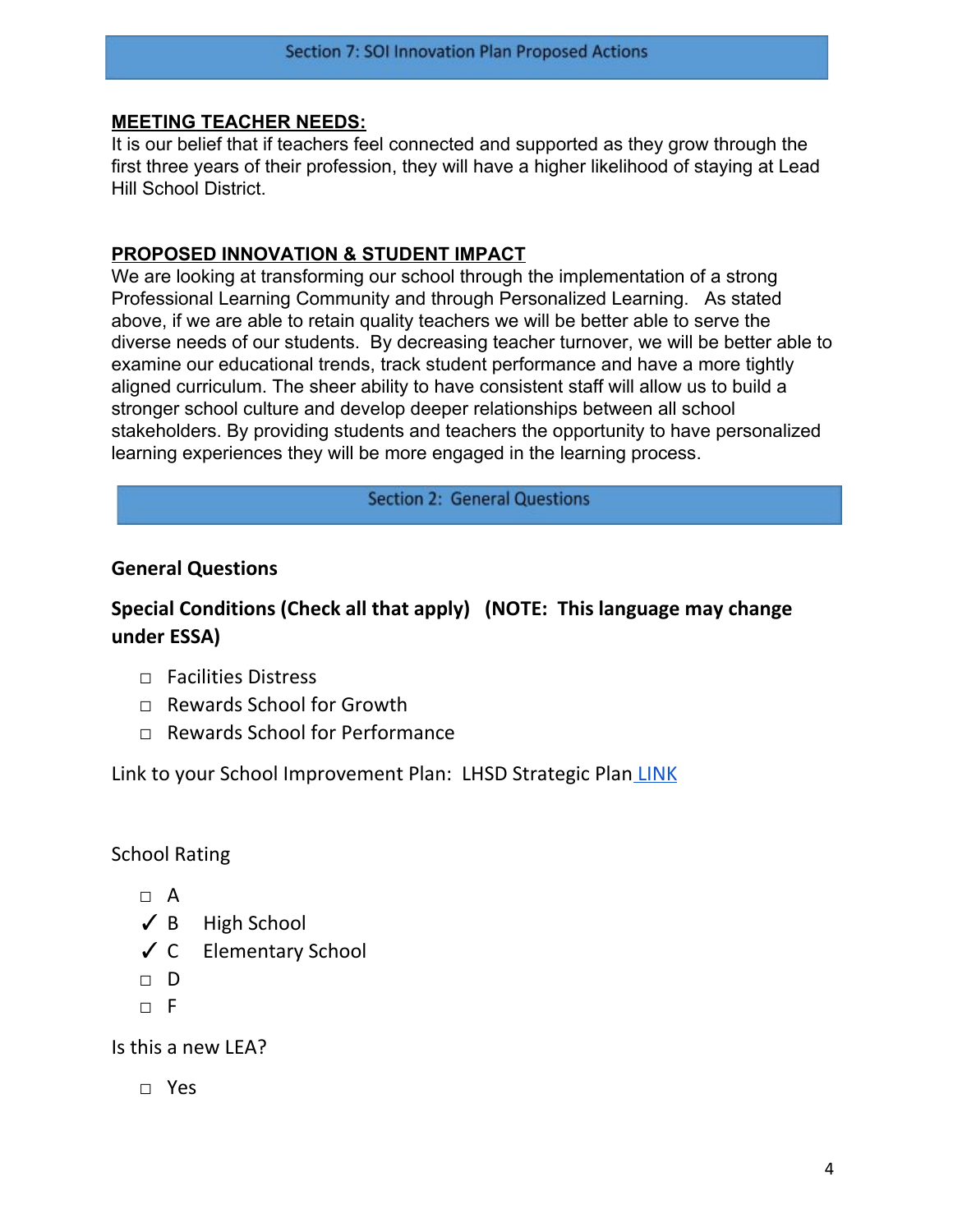✓ No

If Yes, Please Explain

Supports and service organizations assisting your school.

X Arkansas Department of Education (ADE)

X Arkansas Public Resource Center (APSRC)

Education Renewal Zone (ERZ)

\_X\_ Other -Please list below: Arkansas Leadership Academy

Section 3 Exploring and Learning Prework

\_\_\_\_\_\_\_\_\_\_\_\_\_\_\_\_\_\_\_\_\_\_\_\_\_\_\_\_\_\_\_\_\_\_\_\_\_\_\_\_\_\_\_\_\_\_\_\_\_\_\_\_\_\_\_\_\_\_\_

**Exploring and Learning Phase 1**: The work in this section is suggested before completing the School of Innovation Plan and Goals in the application.

| <b>Exploring and Learning Phase 1 Work</b> |                                                                              |  |  |
|--------------------------------------------|------------------------------------------------------------------------------|--|--|
| Sept. 2017-Jan 2018                        |                                                                              |  |  |
| September 26-27                            | • Fall Innovation Summit in September                                        |  |  |
| September 27, 2017 4:00-5::00              | • Information session for prospective SOI<br>schools on second day of summit |  |  |
| October 3, 2017                            | • Deadline to Submit Intent to Apply                                         |  |  |
| October 11, 2017                           | • Attend SOI Application Meeting                                             |  |  |
|                                            |                                                                              |  |  |

# **Exploring and Learning Phase 1 Capacity Building up to Submission of Application on February 5, 2018**

What activities have engaged staff and other stakeholders in order to build capacity for innovation?.

Complete the following chart that **details** the professional development plan.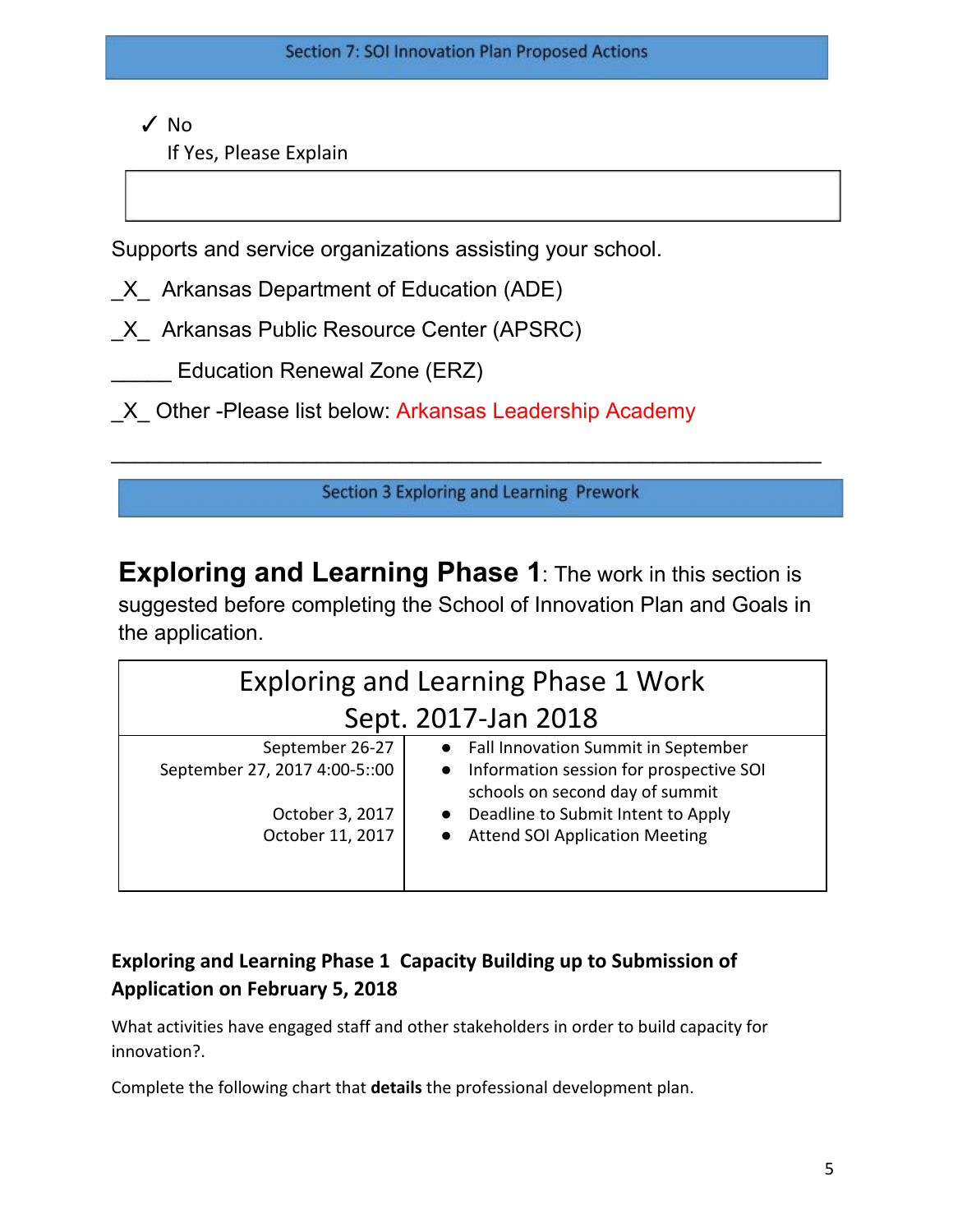# **Professional Development Plan Part 1— Exploring and Learning Phase 1 learning up to submission of application**

| <b>Date</b>            | <b>Describe Activity</b>                                                                                       | Number of participants | <b>Roles in School</b>                                         |
|------------------------|----------------------------------------------------------------------------------------------------------------|------------------------|----------------------------------------------------------------|
| <b>Example:</b>        | <b>Example:</b>                                                                                                | Example:               | <b>Example:</b>                                                |
| Sept 26-27,            | Innovation for                                                                                                 | 3                      | 2 administrators                                               |
| 2017                   | <b>Education Summit</b>                                                                                        |                        | 1 teacher                                                      |
| Fall 16 &<br>Spring 17 | <b>Student Focus Mtgs.</b><br><b>Student Focus</b><br>Group met to<br>discuss results of<br>student survey for | 10                     | 1 Superintendent<br>1 Teacher<br>8 Students grades 9-12        |
|                        | meeting needs of<br>students.                                                                                  |                        |                                                                |
| Summer 17              | ALA OD Partnership<br>Training on Mnt.                                                                         | 5                      | 1 Superintendent<br>1 Principal<br>3 Certified Teachers        |
| Sept. 26-27,<br>2017   | Innovation for<br><b>Education Summit</b>                                                                      | 3                      | 1 Superintendent<br>1 Counselor<br>1 ALA Coach                 |
| Oct. 20, 2017          | Teacher Inservice:<br><b>Examining PLCs and</b><br>SOI                                                         | 32                     | K-12 Staff                                                     |
| Nov. 14,<br>2017       | On campus meeting<br>with Cindy Hogue                                                                          | 4                      | 1 Superintendent<br>1 Principal<br>1 Counselor<br>1 ALA Coach  |
| Nov. 16,<br>2017       | Working Meeting in<br>Plumberville                                                                             | 3                      | 1 Superintendent<br>1 Principal<br>1 Teacher Leader            |
| Dec. 15,<br>2017       | Board Training,<br>education of the LH<br><b>BOE</b>                                                           | 5                      | 1 Superintendent<br>4 Members                                  |
|                        | <b>Family Community</b><br>Engagement                                                                          | 18                     | 1 Superintendent<br>1 Principal<br><b>4 Certified Teachers</b> |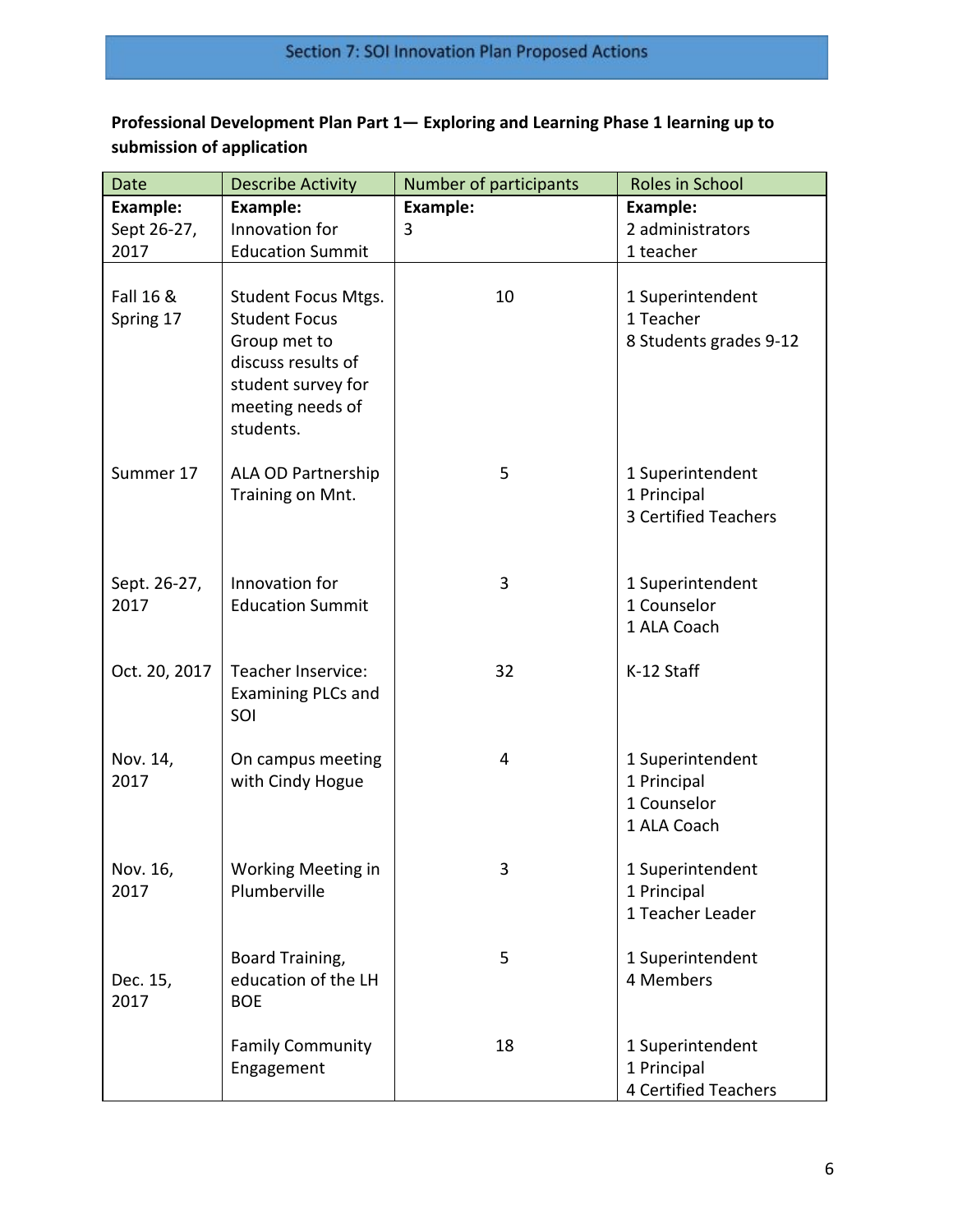| January 25,<br>2018 | Committee (SOI<br>Council) |    | 1 Classified Teacher<br>1 ALA Coach<br>8 Community Members<br>2 Students |
|---------------------|----------------------------|----|--------------------------------------------------------------------------|
| Feb. 2, 2018        | Final Review of Plan       | 32 | K-12 Staff                                                               |

# Section 4 : Vision and Mission

The school's **Vision and Mission** will align to the innovative work. Please indicate if your vision and mission are:

new X revisited reworded completely revised

If you completed any of the steps above, briefly explain your process and the stakeholders involved

We took 6 months to complete a new Mission and Vision statement in 2016. This was done with input from our staff, through various staff meetings and professional development trainings. With 41% of our staff being in their first or second year teaching this year and with a new principal, we have been revisiting our Mission and Vision statement with the assistance of ALA. We are revisiting our Mission and Vision statements because we do not believe at this time that it fully encompasses the voices of all stakeholders within our school culture. We believe that in order to effectively move forward, we must fully embrace, live and breath a shared Vision and Mission for our school.

During the fall of 2017, we began with revisiting our Mission and Vision with our staff. During our February Parent Teacher Conference, core beliefs were collected from our parents. These core beliefs will be shared with the Family and Community Engagement Committee to assist them in determining a parental and community consensus. Student voice, regarding core beliefs will be collected through their English class during their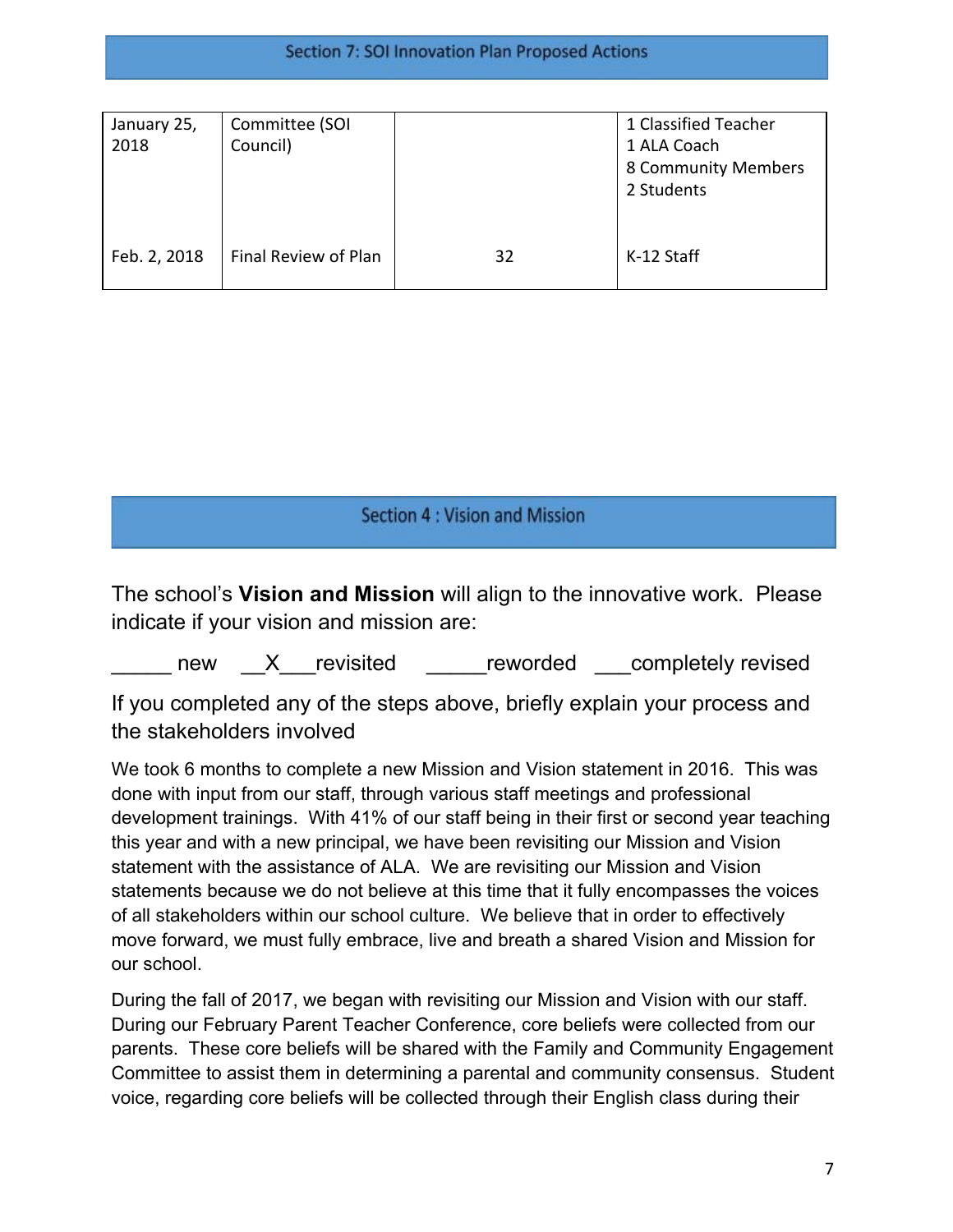enrollment for the 2018-2019 school year. The Lead Hill Board of Education has been working on their shared beliefs through board meetings and surveys provided by the Board President. They should have their shared beliefs to contribute by late February. Each set of core beliefs will be used to develop a unified Mission and Vision.

## **CURRENT MISSION and VISION STATEMENT (In the process of revision)**

## The school's **Vision** statement

Excellence for Everyone

## The school's **Mission** statement

At Lead Hill Schools, we are committed to ensuring that all students have: **the CHARACTER, SKILLS and KNOWLEDGE** so they can be successful in college, career and/or civic life.

#### Section 5: Goals and Anticipated Outcomes

Identify the school of innovation goals and performance targets.

## **These may include, but are not limited to, the following goals outlined**

**in [AR Code § 6-15-2803 \(2016\)](http://law.justia.com/codes/arkansas/2016/title-6/subtitle-2/chapter-15/subchapter-28/section-6-15-2803)**

**(Example of Goal Writing Worksheet at end of Application Form)**

**Note: Limit the response to no more than five (5) goals.**

| Goal 1 | Transforming a school's culture and climate in a manner that will<br>lead to transformative teaching and learning; |
|--------|--------------------------------------------------------------------------------------------------------------------|
| Goal 2 | Motivating students by exploring innovative teaching and learning<br>choices;                                      |

## Section 6: Goal Timeline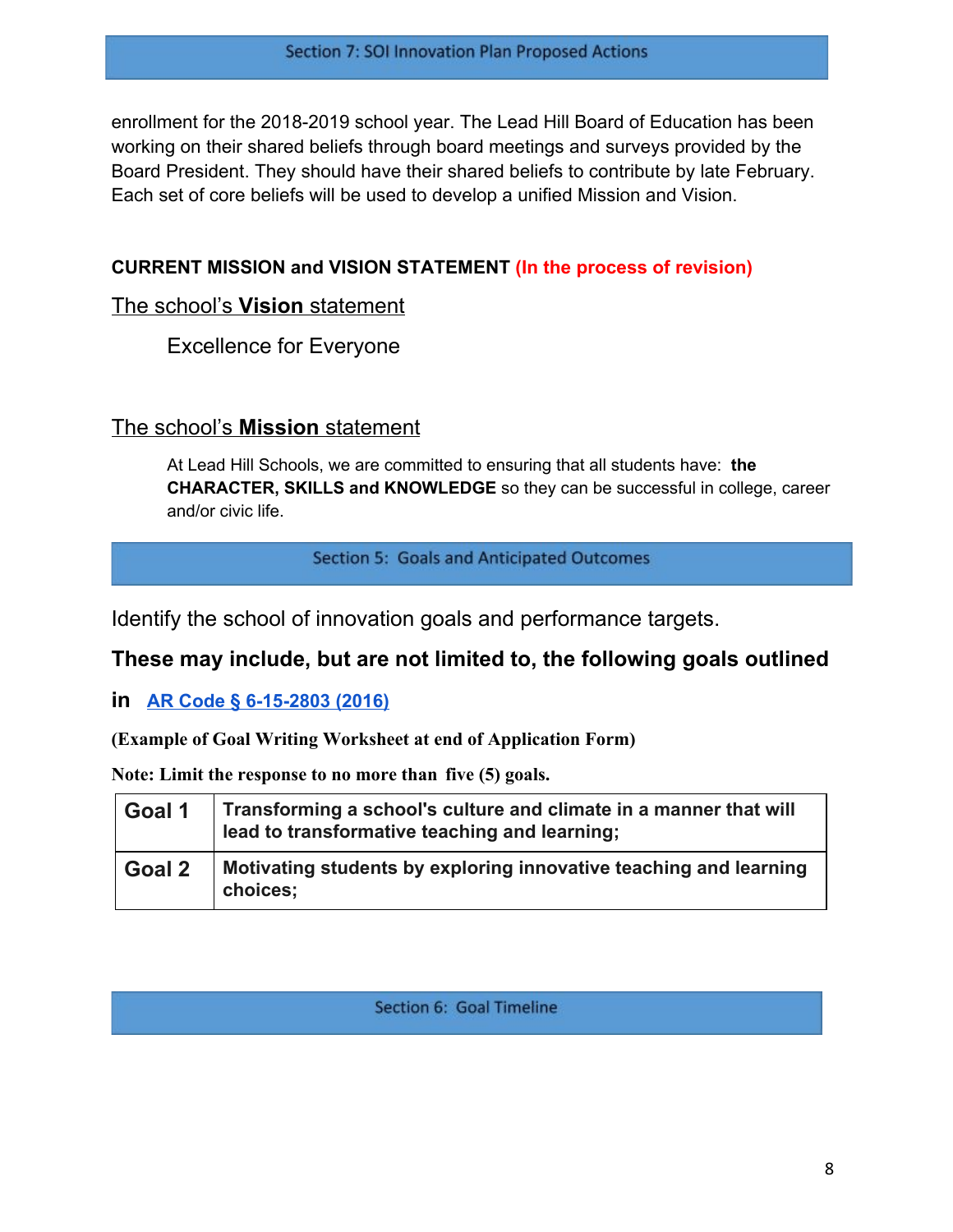Please connect the SOI goals to the innovation, rationale, and timeline for implementation. Note: limit the response to no more than five (5) goals.

| Goal                                                                                                                                                                                                                                                                | <b>Innovation</b>                                                            | <b>Rationale</b>                                                                                                                                                                                                      | <b>Timeline</b>                                                                                                                                                                                                             |
|---------------------------------------------------------------------------------------------------------------------------------------------------------------------------------------------------------------------------------------------------------------------|------------------------------------------------------------------------------|-----------------------------------------------------------------------------------------------------------------------------------------------------------------------------------------------------------------------|-----------------------------------------------------------------------------------------------------------------------------------------------------------------------------------------------------------------------------|
|                                                                                                                                                                                                                                                                     |                                                                              |                                                                                                                                                                                                                       |                                                                                                                                                                                                                             |
| Goal 1:                                                                                                                                                                                                                                                             |                                                                              |                                                                                                                                                                                                                       |                                                                                                                                                                                                                             |
| By August 15th, 2018,<br>if we implement<br>effective Professional                                                                                                                                                                                                  | Implementation of PLCs                                                       | Our school has<br>historically averaged a<br>teacher turnover rate of                                                                                                                                                 | Beginning Fall of 2018<br>and ongoing with review.                                                                                                                                                                          |
| <b>Learning</b><br><b>Communities</b> , then we<br>will see a decrease in<br>teacher turnover by<br>10% as measured by<br>teachers returning for<br>the 2019-20 school<br>year.                                                                                     | **Opportunity Culture                                                        | 25% or greater. This has<br>resulted in loss of quality<br>instruction for students<br>and curriculum<br>alignment. By having<br>embedded time for<br>teachers to meet in PLCs<br>we can better support our<br>staff. | ** We have been<br>accepted to participate as<br>an Opportunity Culture<br>School and will be<br>provided support and<br>training throughout the<br>2018-2019 school year,<br>however, we will not<br>implement until 2019. |
| Goal 1: By August<br>15th, 2018, if we<br>implement effective<br><b>Professional Learning</b><br><b>Communities</b> , then we<br>will see an increase in<br>school climate and<br>culture perceptions as<br>measured by student<br>and staff perception<br>surveys. |                                                                              | Through this support,<br>teachers will gain<br>stronger instructional<br>strategies which will lead<br>to meeting student needs<br>at a higher level.                                                                 |                                                                                                                                                                                                                             |
| Goal 2: By August<br>15th, 2018, if we<br>implement<br><b>Personalized</b><br>Learning, then we will<br>see an increase in<br>student achievement as<br>measured by student<br>lexile scores and                                                                    | Implementation of<br>Personalized Learning<br>**Implementation of<br>Summitt | Through personalizing<br>professional learning<br>learning experiences for<br>teachers, they will<br>become stronger in their<br>instruction and better able<br>to differentiate learning<br>paths for students.      | Beginning Fall of 2018<br>and ongoing with review                                                                                                                                                                           |
| student attendance for<br>the 2nd-4th quarter.                                                                                                                                                                                                                      |                                                                              | By personalizing learning<br>for students, we allow<br>students to have voice in<br>their learning<br>experiences, which<br>allows students to work at<br>their own pace and level<br>of understanding.               |                                                                                                                                                                                                                             |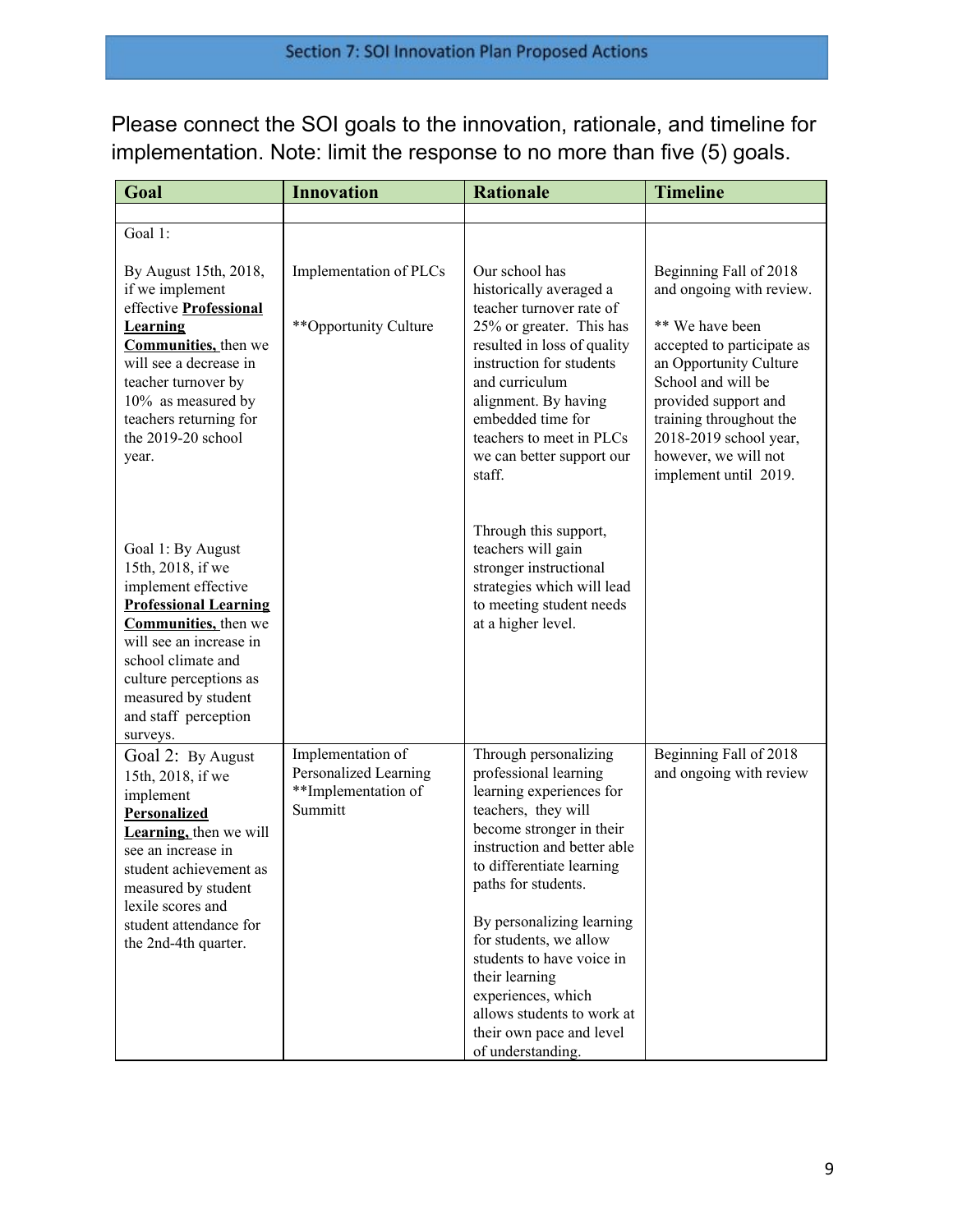Describe the school of innovation plan. The action plan must include details such as curriculum to be used, changes to schedules, and changes to courses.

| <b>Date</b>                   | Goal #       | <b>Action</b>                                                                                                                                                         | <b>Expected</b>                                                                                                                                                                         | <b>Materials &amp;</b>                                                                          |
|-------------------------------|--------------|-----------------------------------------------------------------------------------------------------------------------------------------------------------------------|-----------------------------------------------------------------------------------------------------------------------------------------------------------------------------------------|-------------------------------------------------------------------------------------------------|
| <b>From-To</b>                |              |                                                                                                                                                                       | <b>Outcome</b>                                                                                                                                                                          | <b>Resources Needed</b>                                                                         |
| April 2018<br>and<br>onward   | $\mathbf{1}$ | Participation in<br><b>Opportunity Culture</b><br>Training in North<br>Carolina                                                                                       | Principal and<br>Superintendent<br>will have a better<br>understanding of<br>Opportunity<br>Culture and what<br>next steps will<br>need to be taken<br>to ensure a<br>smooth transition | Travel, meals,<br>lodging                                                                       |
| April 2018<br>and<br>Ongoing  | $\mathbf{1}$ | 2nd Training Session of<br>the Family and<br>Community Engagement<br>Committee (SOI Council)<br>Develop Action<br>Plans on the<br>Identified three<br>areas of Focus. | Create a more<br>collaborative and<br>supportive<br>relationships with<br>all stakeholders.                                                                                             | Support of ALA and<br>Lead Hill District<br>Leadership Team,<br><b>Action Plan</b><br>Template, |
| Summer of<br>2018             | $\mathbf{1}$ | PLC Training in<br>Jonesboro, AR                                                                                                                                      | <b>Lead Teachers</b><br>will have a better<br>understanding of<br>what effective<br>PLCs look like<br>and have<br>strategies to<br>implement                                            | Travel, meals,<br>lodging                                                                       |
| Fall of<br>2018 and<br>onward | $\mathbf{1}$ | Team from Opportunity<br>Culture will work with<br>the staff to provide<br>support for training and<br>policy changes.                                                | To be able to<br>easily transition<br>to implement OC<br>in the $2019$<br>school year.                                                                                                  | Support from ADE                                                                                |
| Spring of<br>2018             | $\mathbf{1}$ | Construct a master<br>schedule that will allow                                                                                                                        | By providing<br>teachers with                                                                                                                                                           | Master Schedule,<br>assistance and                                                              |

Complete the following ACTION Plan Timeline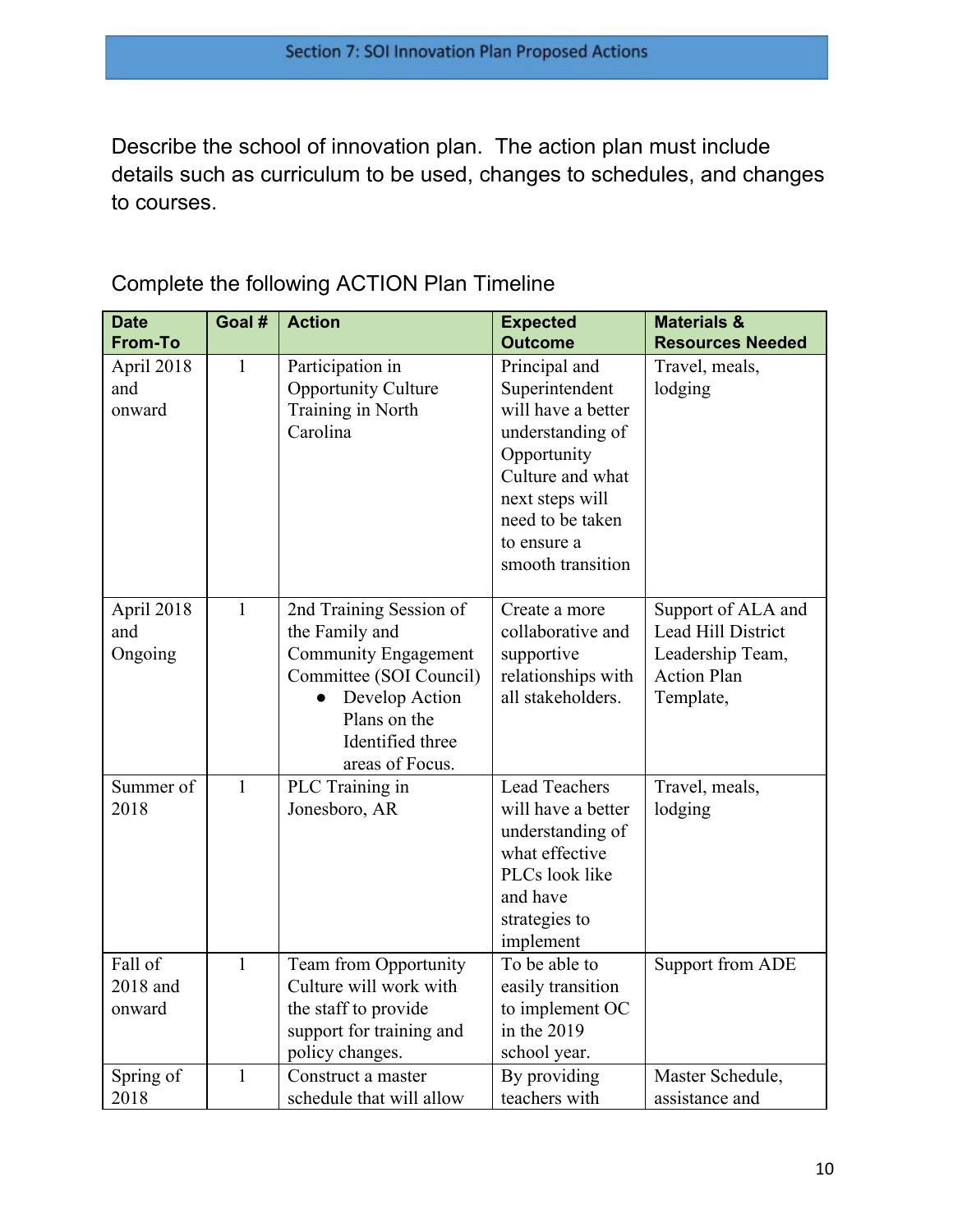|                                 |                | for daily teacher<br>collaboration through<br>PLCs.                                                                                                        | time daily to<br>collaborate, they<br>will be more<br>confident at using<br>best practices,<br>they will feel<br>greater support<br>and will improve<br>school culture.                        | support from<br>ADE/OC and ALA.                                             |
|---------------------------------|----------------|------------------------------------------------------------------------------------------------------------------------------------------------------------|------------------------------------------------------------------------------------------------------------------------------------------------------------------------------------------------|-----------------------------------------------------------------------------|
| Fall of<br>2018 and<br>ongoing  | $\mathbf{1}$   | Continue implementation<br>and job embedded<br>training on PLCs                                                                                            | Improve<br>efficiency of PLC<br>meetings                                                                                                                                                       | Support from ALA,<br>SOI, Professional<br>Development in<br><b>PLCs</b>     |
| Fall of<br>2017                 | $\overline{2}$ | Conduct research on<br>various personalized<br>learning platforms                                                                                          | To determine<br>which platform<br>would best meet<br>the needs of<br>students of Lead<br>Hill.                                                                                                 | Various learning<br>platforms to review                                     |
| Spring of<br>2018               | $\overline{2}$ | School visits to view<br>platforms and teacher<br>perspectives of platforms.                                                                               | Provide greater<br>understanding of<br>the various<br>platforms,<br>challenges and<br>successes with<br>personalized<br>learning and to<br>assist in<br>determining the<br>platform to select. | Travel, subs, lodging                                                       |
| Spring of<br>2018               | $\overline{2}$ | Design a master schedule<br>conducive to flexible<br>scheduling                                                                                            | Allow for student<br>learning needs to<br>be meet will<br>aligning the need<br>for teachers to<br>meet in PLCs                                                                                 | Master schedule,<br>potential waivers,<br>possible<br>reassignment of staff |
| Summer of<br>2018               | $\overline{2}$ | Training for MS teachers<br>$(5-8)$ for digital learning<br>platform, Training for<br>K-4 teachers in RTI and<br>meeting the diverse needs<br>of students. | Teachers will be<br>better equipped to<br>meet the<br>individual needs<br>of students.                                                                                                         | PD days, travel,<br>lodging, meals                                          |
| Spring and<br>Summer of<br>2018 | $\overline{2}$ | Parent and Community<br>Meetings                                                                                                                           | To educate<br>parents and<br>community                                                                                                                                                         | <b>Community Meeting</b><br>Dates, brochures,<br>outside consultant,        |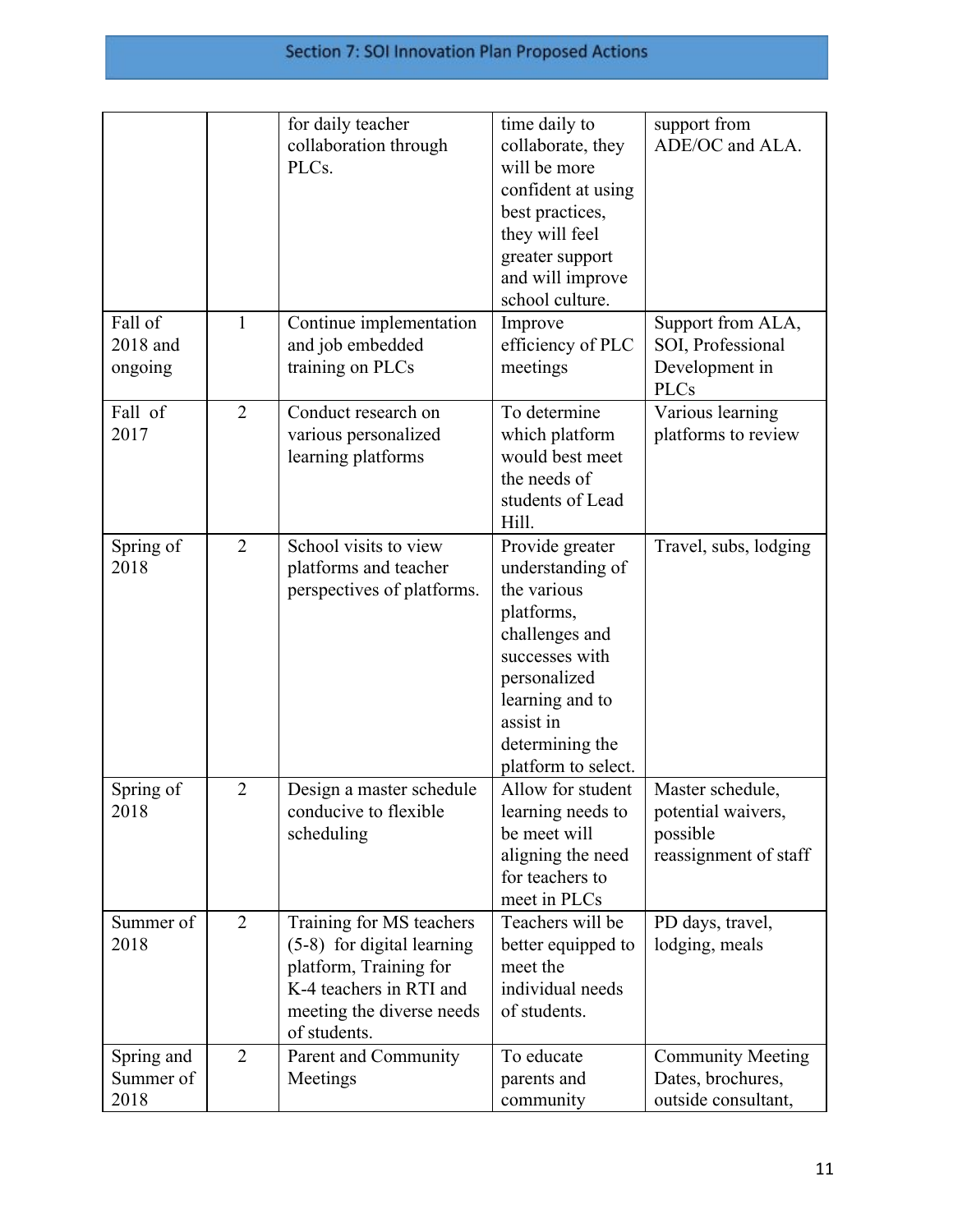|          |   |                        | members of the<br>changes | Family and<br>Community |
|----------|---|------------------------|---------------------------|-------------------------|
|          |   |                        | occurring within          | Engagement              |
|          |   |                        | the school.               | Committee.              |
| Fall of  | 2 | Implement personalized | Increase student          | Digital platform, 1:1   |
| 2018 and |   | learning               | engagement and            | technology. Training    |
| Ongoing  |   |                        | academic                  | for students and        |
|          |   |                        | performance               | training.               |

In the following table, list the Waiver information needed:

- □ Each law, rule and standard by title, number and description for which a waiver is requested
- □ A rationale for each waiver requested
- $\Box$  An explanation of the way that each waiver would assist in implementing the educational program of the school of innovation

| Waiver sought                | Rationale                       | Explanation                  |
|------------------------------|---------------------------------|------------------------------|
| ADE Standards Rules, Section | Goal 2: In order to establish a | To implement                 |
| 14.03                        | personalized learning plan for  | Personalized Learning,       |
|                              | students that meets the         | Lead Hill request            |
|                              | individual need of the student, | flexibility in the time      |
|                              | they may need a variety of time | scheduled for core           |
| Students will receive more   | in different core subjects. The | curriculum content versus    |
| than 120 hours of credit.    | would require flexibility with  | scheduling instruction       |
|                              | the time allow in core classes. | around a fixed time;         |
|                              |                                 | students will have           |
|                              |                                 | personalized learning        |
|                              |                                 | geared to their own          |
|                              |                                 | strengths and needs.         |
|                              |                                 | Schedule flexibility is also |
|                              |                                 | requested to implement       |
|                              |                                 | student interest groups and  |
|                              |                                 | student leadership           |
|                              |                                 | activities.                  |
| 6-16-102-School Day, Section | Goal 1: In order to devote the  | This waiver will allow       |
| 10.01.4 Standards for        | needed time to disaggregate     | staff time (4 days, 1 per    |
| Accreditation                | individual student data and     | quarter) to receive          |
|                              | develop individual student      | additional professional      |
|                              | plans, the teachers will need   | development and meet in      |
|                              | protected time to do the work.  | PLC's to analyze data and    |
|                              | In in addition to developing    | plan targeted instructional  |

The linked chart may assist: [Commonly Granted Waivers](http://www.arkansased.gov/public/userfiles/Learning_Services/Charter%20and%20Home%20School/Charter%20School-Division%20of%20Learning%20Services/Applications/Waiver_Document.pdf)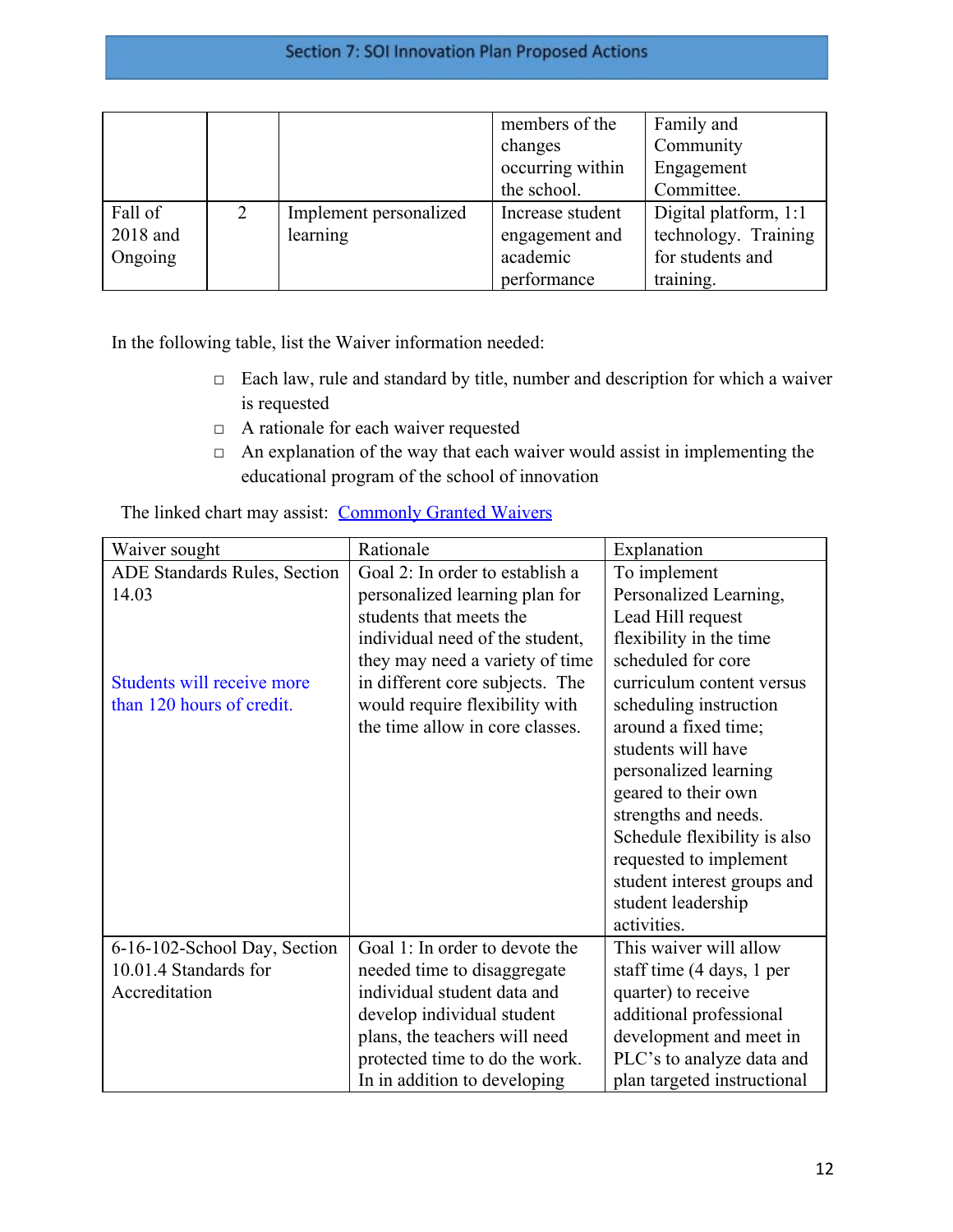| plans quarterly data needs to be | goals which will allow       |
|----------------------------------|------------------------------|
| collected and analyzed to        | students to receive more     |
| monitor the efficiency of the    | intense, targeted            |
| plans.                           | intervention during the      |
|                                  | daily routines to help close |
|                                  | the achievement gap. With    |
|                                  | the implementation of        |
|                                  | blended learning into the    |
|                                  | classrooms, on these days    |
|                                  | students will be provided    |
|                                  | online coursework options    |
|                                  | and or projects to work on   |
|                                  | that will enrich their       |
|                                  | learning experience. For     |
|                                  | those that don't have        |
|                                  | internet, computer labs at   |
|                                  | school would be available    |
|                                  | for use and hot spots        |
|                                  | available for check-out for  |
|                                  | families requesting them.    |
|                                  | The option of course work    |
|                                  | packets would also be        |
|                                  | available.                   |
|                                  |                              |

## Section 9: Council of Innovation

The Council of Innovation is composed of teachers, classified employees, the building principal or designee, parents, community members, students and minority membership in schools with at least a 10% minority student population. The council shall generate innovative ideas and proposals of its own and from other stakeholders to determine the content of the plan that will be voted on by the school employees.

#### **Council of Innovation**

Minority populations that comprise over 10% of school population (List all minorities that are over 10%) We have no minority population

(Minority representation on council is required for each 10% minority)

| Name of council | Representative | Minority | <b>Council Position</b> | Date elected |
|-----------------|----------------|----------|-------------------------|--------------|
| member          | group          |          |                         |              |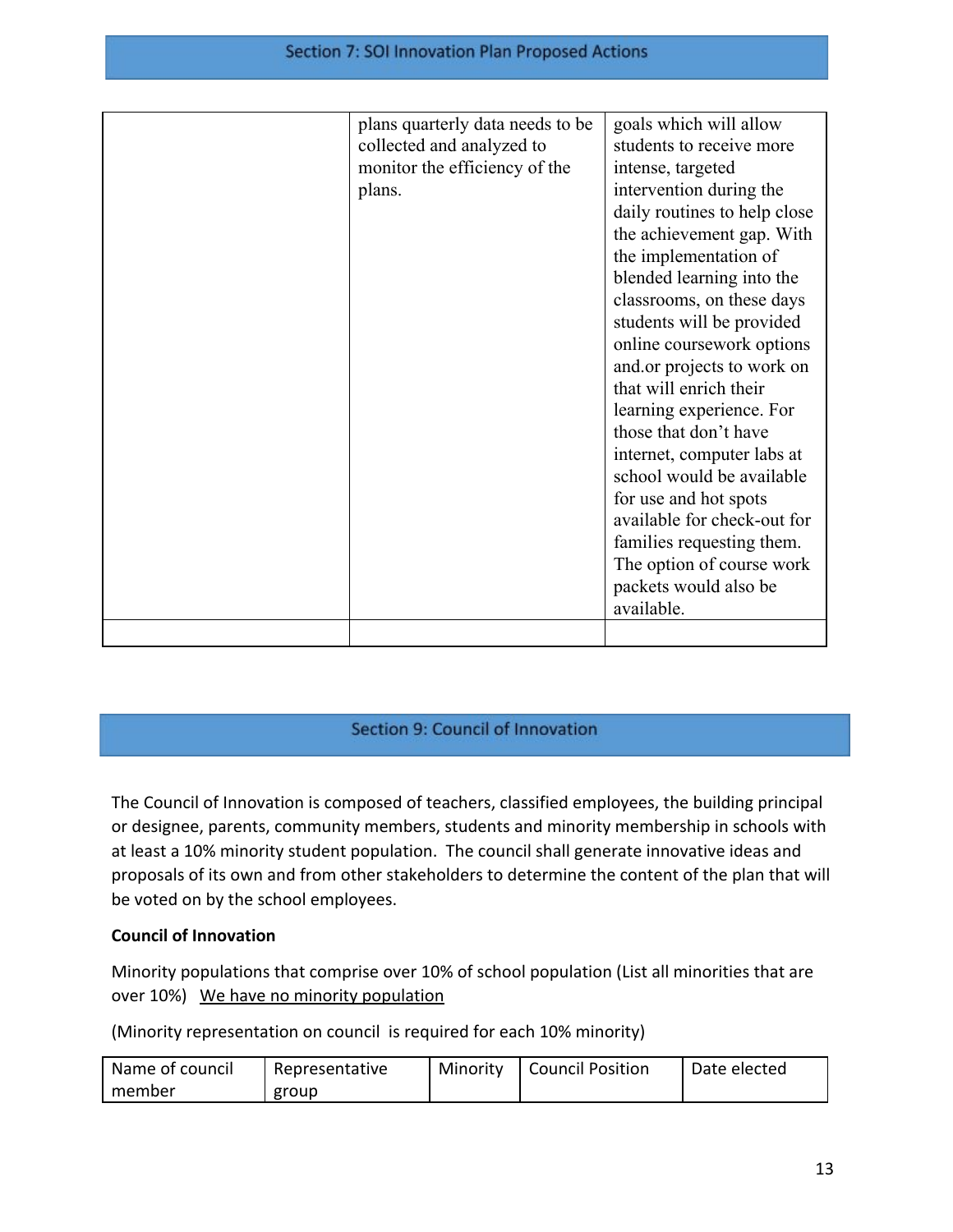| September<br>Middleton | PTO/Parent              | <b>NO</b> | <b>TBD</b> | December 13,<br>2017 |
|------------------------|-------------------------|-----------|------------|----------------------|
|                        |                         |           |            |                      |
| Mary Farmer            | Chamber                 | <b>NO</b> | <b>TBD</b> | December 13,         |
|                        |                         |           |            | 2017                 |
| <b>Bo Norman</b>       | Rectitude/Industry      | <b>NO</b> | <b>TBD</b> | December 13,         |
|                        | / Parent                |           |            | 2017                 |
| John Hall              | Civic                   | <b>NO</b> | <b>TBD</b> | December 13,         |
|                        |                         |           |            | 2017                 |
| Rexina Campbell        | Civic                   | <b>NO</b> | <b>TBD</b> | December 13,         |
|                        |                         |           |            | 2017                 |
| Tammy Lemon            | Alumni/Parent           | <b>NO</b> | <b>TBD</b> | December 13,         |
|                        |                         |           |            | 2017                 |
| <b>Malinda Turner</b>  | <b>Athletic Booster</b> | <b>NO</b> | <b>TBD</b> | December 13,         |
|                        |                         |           |            | 2017                 |
| Robin Fojas            | Service Industry/       | <b>NO</b> | <b>TBD</b> | December 13,         |
|                        | Parent                  |           |            | 2017                 |
| <b>Becky Brown</b>     | <b>Classified Staff</b> | <b>NO</b> | <b>TBD</b> | December 13,         |
|                        |                         |           |            | 2017                 |
|                        |                         |           |            |                      |
| <b>Tom Milligan</b>    | <b>Certified Staff</b>  | <b>NO</b> | <b>TBD</b> | December 13,         |
|                        |                         |           |            | 2017                 |
| Amy Curtis             | Parental                | <b>NO</b> | <b>TBD</b> | December 13,         |
|                        | Involvement             |           |            | 2017                 |
| <b>Terry Register</b>  | Parental                | <b>NO</b> | <b>TBD</b> | December 13,         |
|                        | Involvement             |           |            | 2017                 |
| <b>Brad Norman</b>     | Student                 | <b>NO</b> | <b>TBD</b> | December 13,         |
|                        |                         |           |            | 2017                 |
| Kylie Paul             | Student                 | <b>NO</b> | <b>TBD</b> | December 13,         |
|                        |                         |           |            | 2017                 |
| Wanda Van Dyke         | Superintendent          | <b>NO</b> |            |                      |
| Mark Ditmanson         | Principal               | <b>NO</b> |            |                      |

#### **Shared Leadership**

Complete the following chart to document collaborative opportunities for shared leadership with all stakeholders including staff, parents, and community members about the School of Innovation.

Include all meetings pertaining to the School of Innovation. Include meetings that occurred before Council of Innovation was formed. Include Council of Innovation meetings.

| <b>Meeting</b> | <b>Meeting</b> | <b>Focus</b> | <b>Number</b> | <b>Meeting Outcome/Planned</b> |
|----------------|----------------|--------------|---------------|--------------------------------|
| date           | Purpose        | Audience     | O1            | next steps                     |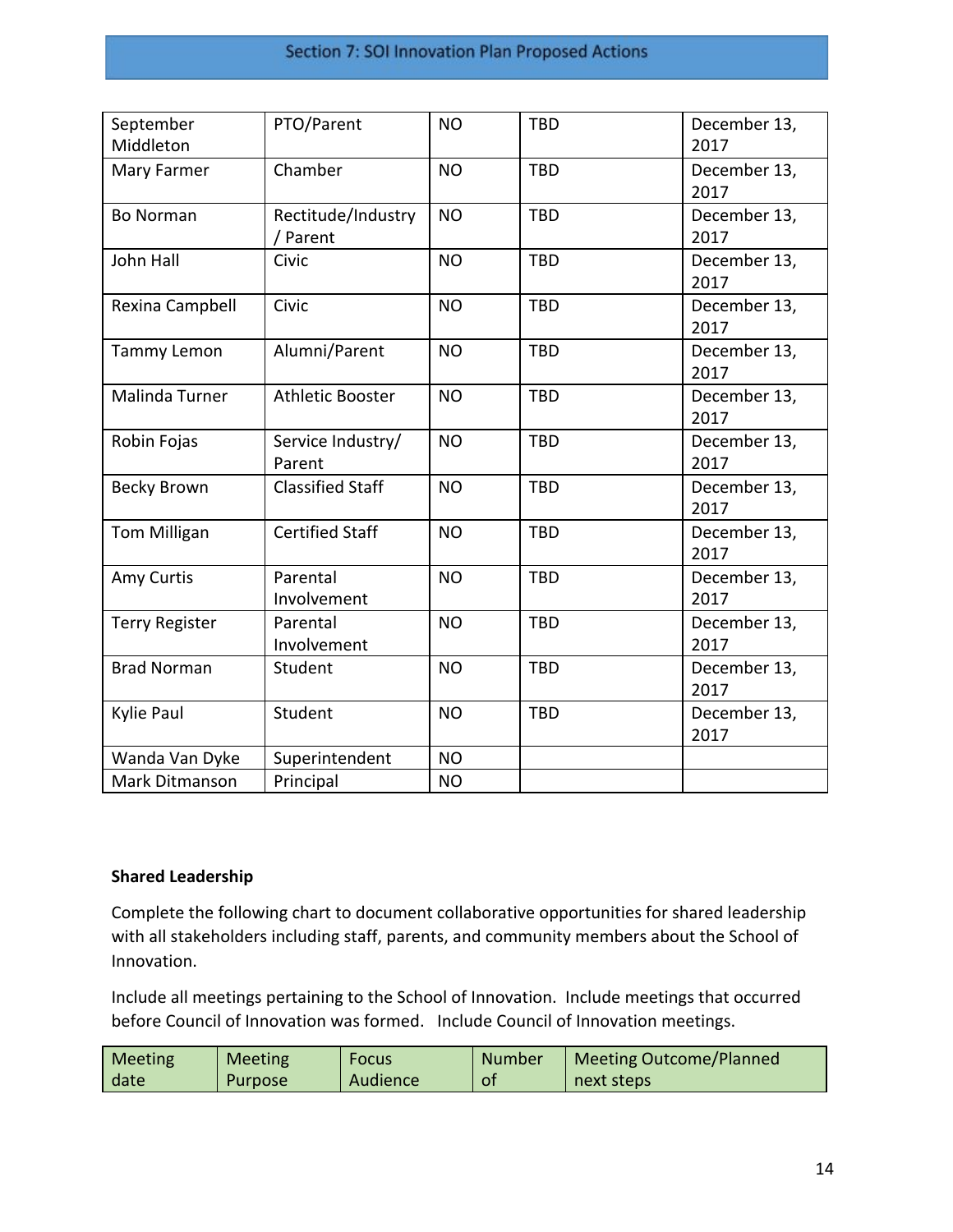# Section 7: SOI Innovation Plan Proposed Actions

|                      |                                                                              |                                                                                  | Attendan<br>ts |                                                                                                                                                            |
|----------------------|------------------------------------------------------------------------------|----------------------------------------------------------------------------------|----------------|------------------------------------------------------------------------------------------------------------------------------------------------------------|
| October 17,<br>2017  | Informational<br>session on<br>School of<br>Innovation                       | <b>Certified PPC</b><br>team                                                     | 6              | To give an understanding of the<br>School of Innovation process<br>and information                                                                         |
| October 18,<br>2017  | Informational<br>session on<br>School of<br>Innovation                       | <b>Classified PPC</b><br>team                                                    | 6              | To give an understanding of the<br>School of Innovation process<br>and information                                                                         |
| December<br>14, 2017 | Informational<br>session on<br>School of<br>Innovation                       | School<br>Improvement<br>Leadership<br>Team                                      | 10             | To give an understanding of the<br>School of Innovation process<br>and information to the<br>leadership team.                                              |
| January 22,<br>2018  | Informational<br>session on<br>School of<br>Innovation                       | K-4 PLC Team                                                                     | 10             | To give an understanding of the<br>School of Innovation process<br>and information                                                                         |
| January 23,<br>2018  | Informational<br>session on<br>School of<br>Innovation                       | Middle School<br>and High<br><b>School PLC</b><br>members                        | 10             | To give an understanding of the<br>School of Innovation process<br>and information                                                                         |
| January 24,<br>2018  | Informational<br>session on<br>School of<br>Innovation                       | <b>High School</b><br><b>PLC</b> members                                         | 6              | To give an understanding of the<br>School of Innovation process<br>and information                                                                         |
| January 25,<br>2018  | Establish<br>shared<br>direction,<br>education of<br>School of<br>Innovation | Family and<br>Community<br>Engagement<br>Committee<br>(Council of<br>Innovation) | 18             | Determined areas of focus/<br>voted on School of Innovation<br>18/18 for SOI.<br>Meet in April to develop action<br>plans for identified areas of<br>focus |
| January 30,<br>2018  | <b>Discuss</b><br>School of<br>Innovation<br>and next<br>steps               | <b>Certified PPC</b><br>team                                                     | 6              | To give an understanding of the<br>School of Innovation process<br>and information                                                                         |
| February 1,<br>2018  | Voting<br>process for<br>School of<br>Innovation                             | All certified<br>and classified<br>staff members                                 |                | Gathering final questions and<br>understanding of School of<br>Innovation and gather certified<br>and classified vote                                      |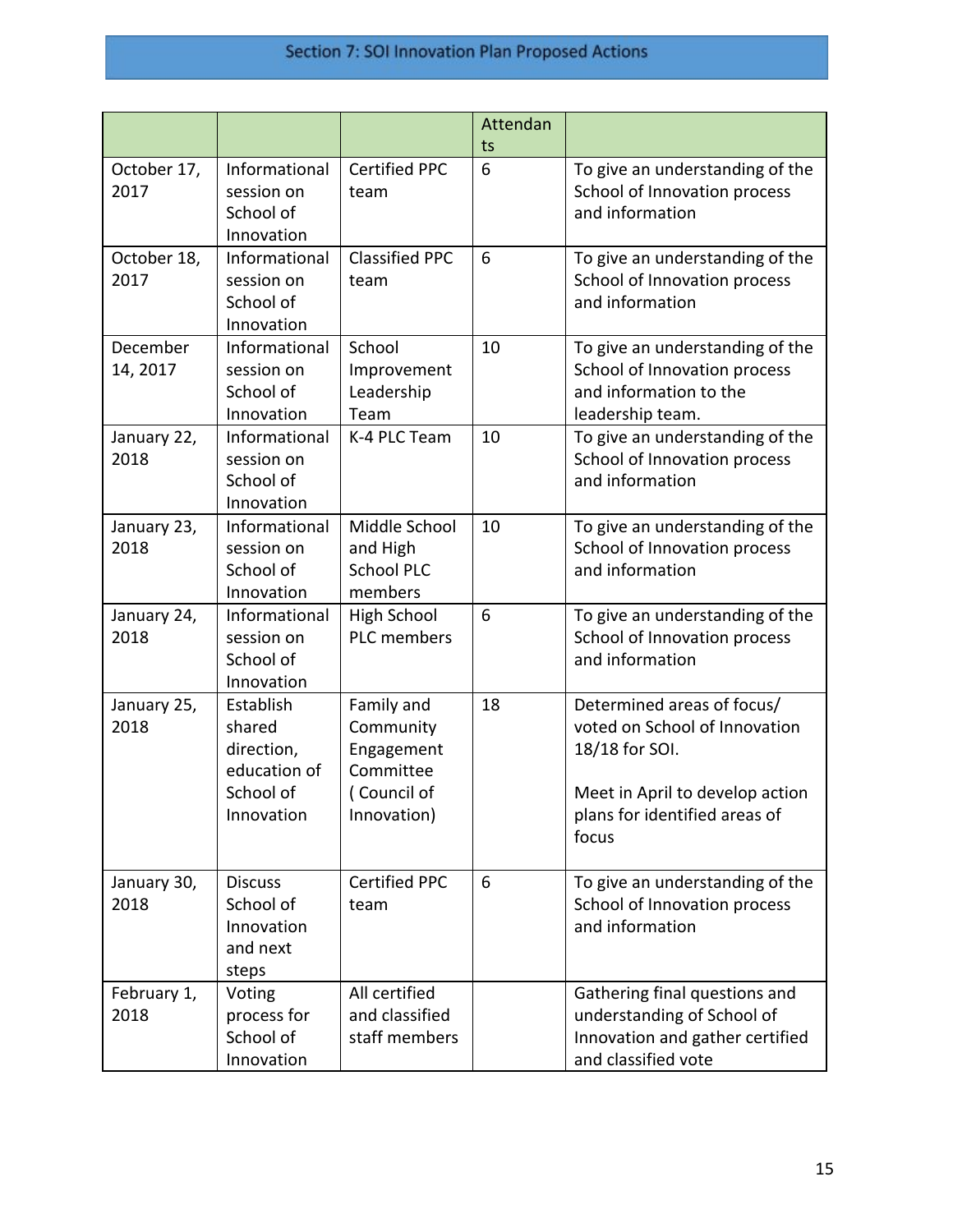#### **Section 11: Election Results**

## **School Name: Lead Hill School District**

## **Election Result**

Faculty and staff of the school must vote on the innovation plan presented by the Council of Innovation. Sixty percent of the school employees must vote in favor for the application to be submitted to the ADE. Provide the election result below:

| Number of Licensed and Classified Staff                                | 46  |
|------------------------------------------------------------------------|-----|
| Number of Staff who voted                                              | 45  |
| Number of Staff who voted for the Proposed Plan                        | 40  |
| Number of Staff who voted against the proposed plan                    | 5   |
| Percentage of staff voting in favor of the proposed plan of innovation | 89% |

Section 12: Professional Development Scope

## **School Name:Lead Hill School District**

## **Professional Development Plan**

The purpose of the proposed professional development planning is to ensure staff have the capacity for the changes proposed by the innovation plan.

Complete the following chart that **details** the professional development plan.

Professional Development Plan —Implementation of SOI plan during Building Phase

| Date       | Audience for PD    | Purpose of PD              | Alignment to             |
|------------|--------------------|----------------------------|--------------------------|
|            |                    |                            | innovation               |
|            |                    |                            | plan/goals               |
| April 2018 | Superintendent and | Knowledge of               | Goal 1 & 2:              |
|            | Principal          | <b>Opportunity Culture</b> | <b>Transform School</b>  |
|            |                    |                            | <b>Culture and Allow</b> |
|            |                    |                            | for Personalized         |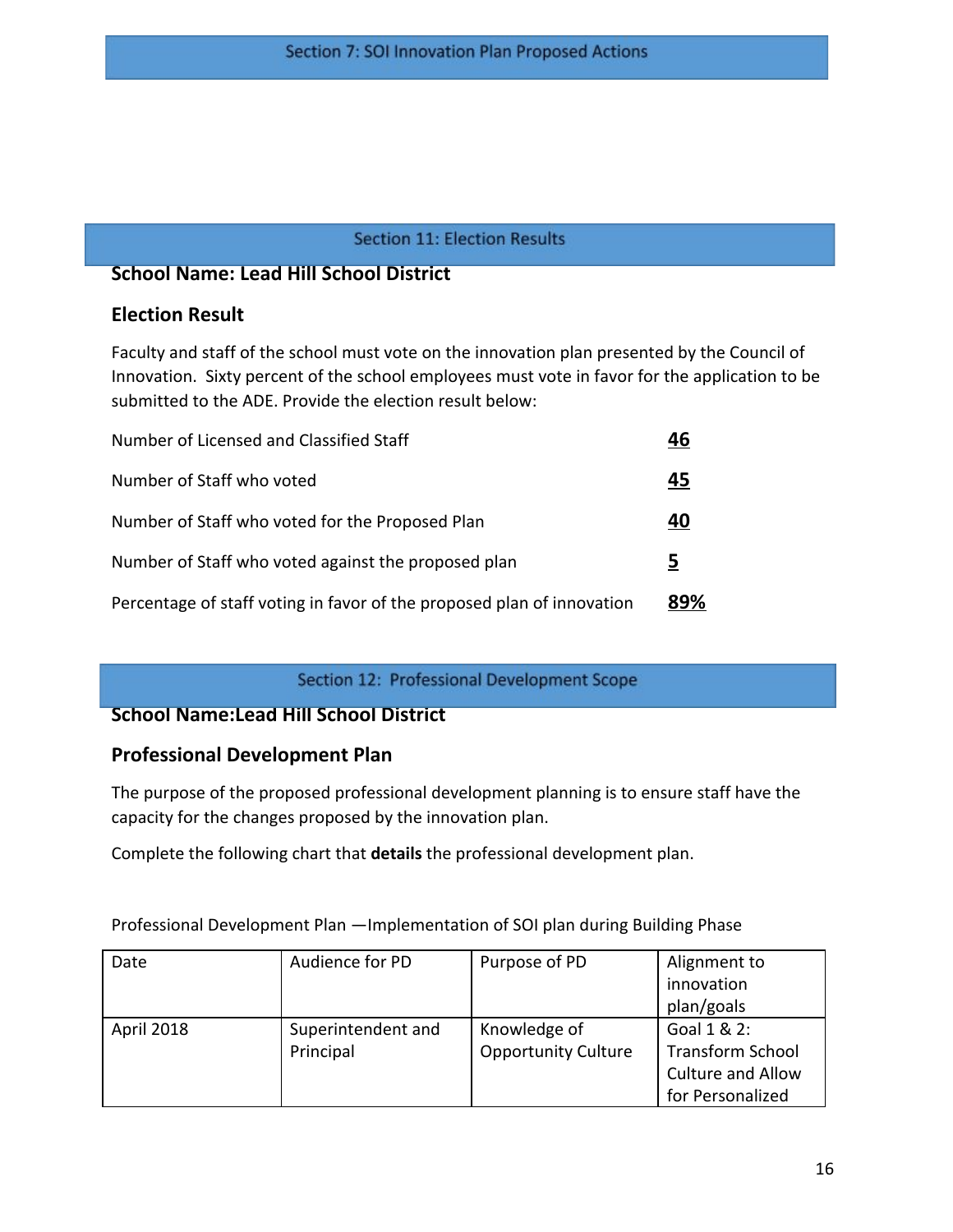# Section 7: SOI Innovation Plan Proposed Actions

|                             |                                                     |                                                                     | Learning<br>Opportunities                                                                                    |
|-----------------------------|-----------------------------------------------------|---------------------------------------------------------------------|--------------------------------------------------------------------------------------------------------------|
| Summer 2018                 | Leadership team<br>attends Phase 2 of<br>ALA OD     | Team building and<br>systems alignment.                             | Goal 1: Developing<br>relationships and<br>connections to<br>change culture                                  |
| Summer 2018                 | Teacher Leaders,<br>Principal and<br>Superintendent | Knowledge of<br>effective PLC teams                                 | Goal 1:<br>Transforming<br>Culture and<br>Climate                                                            |
| Summer 2018                 | K-4 Teachers and MS<br><b>Teachers</b>              | Personalized Learning                                               | Goal 2: Motivating<br>and Engaging<br>Learners                                                               |
| Summer 2018                 | K-4 and 9-12 Teachers                               | Response to<br><b>Intervention Training</b>                         | Goal 2: Motivating<br>and Engaging<br>Learners                                                               |
| Fall of 2018 and<br>Ongoing | K-12 Staff,<br>Administrators                       | Embedded training in<br><b>Professional Learning</b><br>Communities | Goal 1 & 2:<br><b>Transform School</b><br>Culture and Allow<br>for Personalized<br>Learning<br>Opportunities |
|                             |                                                     |                                                                     |                                                                                                              |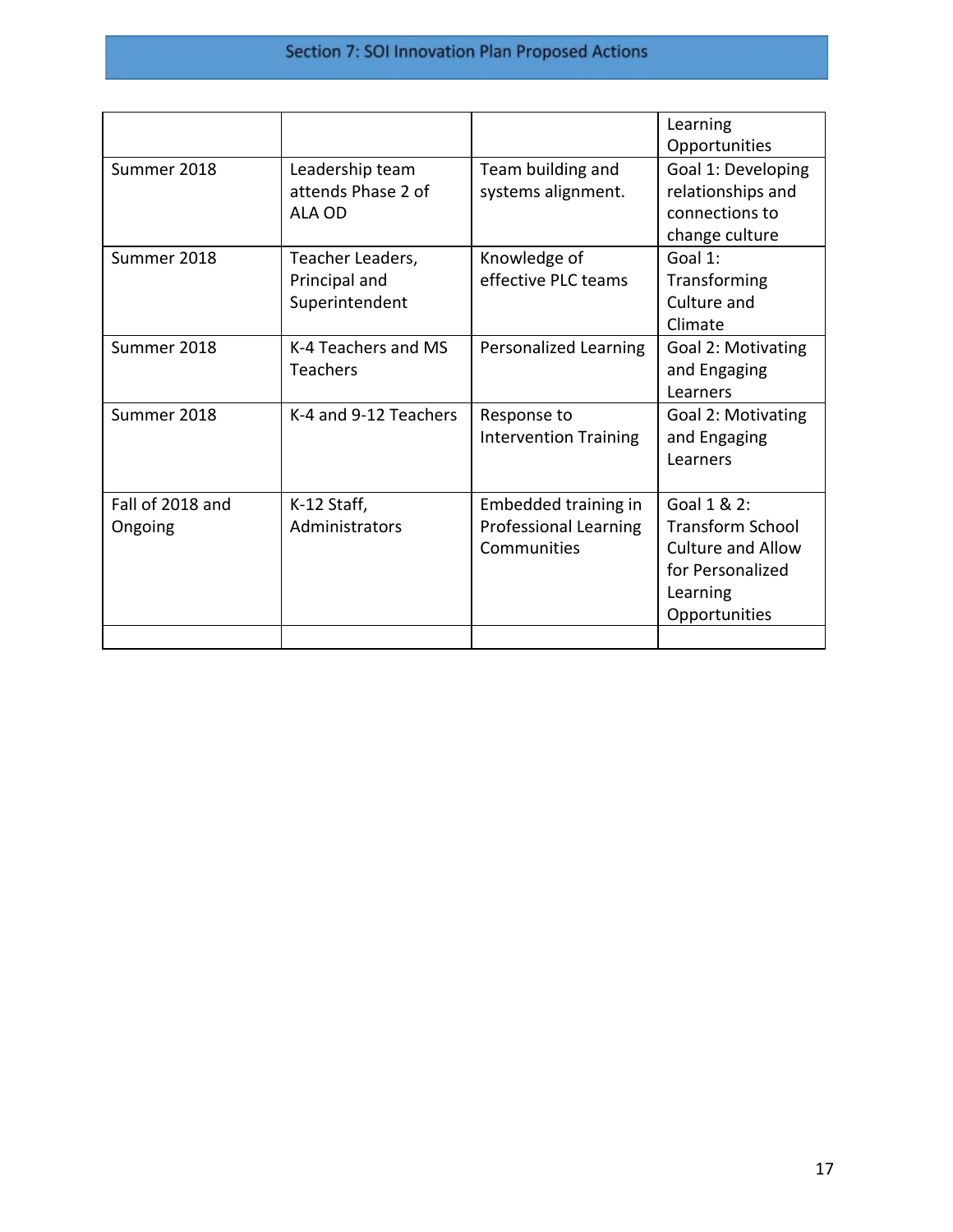This is an **EXAMPLE** of a worksheet you might choose to use to work on your goals.

| Innovation<br>Goal 1                          | <b>List Here</b><br><b>SMART Overall Goal breakdown</b><br>Why:<br>Who:<br>What (Overall Performance Target):<br>Measurable: (Expected Change- include baseline) |                                                                                                                                                                                                         |                                |                   |  |
|-----------------------------------------------|------------------------------------------------------------------------------------------------------------------------------------------------------------------|---------------------------------------------------------------------------------------------------------------------------------------------------------------------------------------------------------|--------------------------------|-------------------|--|
| Actions to<br>support<br>Innovation<br>Goal 1 | Expected<br>Outcome                                                                                                                                              | Interim Performance Target with<br>expected change (need a baseline<br>here, may be a short term<br>measurement that shows interim<br>progress toward overall goal AND IS<br>connected to overall goal) | Data/Instrument                | Date (by<br>when) |  |
| $($ f we $\ldots$ )                           | (Then)                                                                                                                                                           | (and this will)<br>(which is tied to the overall goal)                                                                                                                                                  | (which will be<br>measured by) | (by<br>when)      |  |
| Action<br>(innovation<br>strategy)            | Expected<br>Outcome                                                                                                                                              | Performance Target with expected<br>change (need a baseline here)                                                                                                                                       | Data/Instrument                | Date (by<br>when) |  |
| $($ f we $\ldots)$                            | (Then)                                                                                                                                                           | (and this will. $\ldots$ )<br>(which is tied to the overall goal)                                                                                                                                       | (which will be<br>measured by) | (by<br>when)      |  |
| Action<br>(innovation<br>strategy)            | Expected<br>Outcome                                                                                                                                              | Performance Target with expected<br>change (need a baseline here)                                                                                                                                       | Data/Instrument                | Date (by<br>when) |  |
| $($ lf we $\ldots)$                           | (Then)                                                                                                                                                           | (and this will. $\ldots$ )<br>(which is tied to the overall goal)                                                                                                                                       |                                | (by<br>when)      |  |